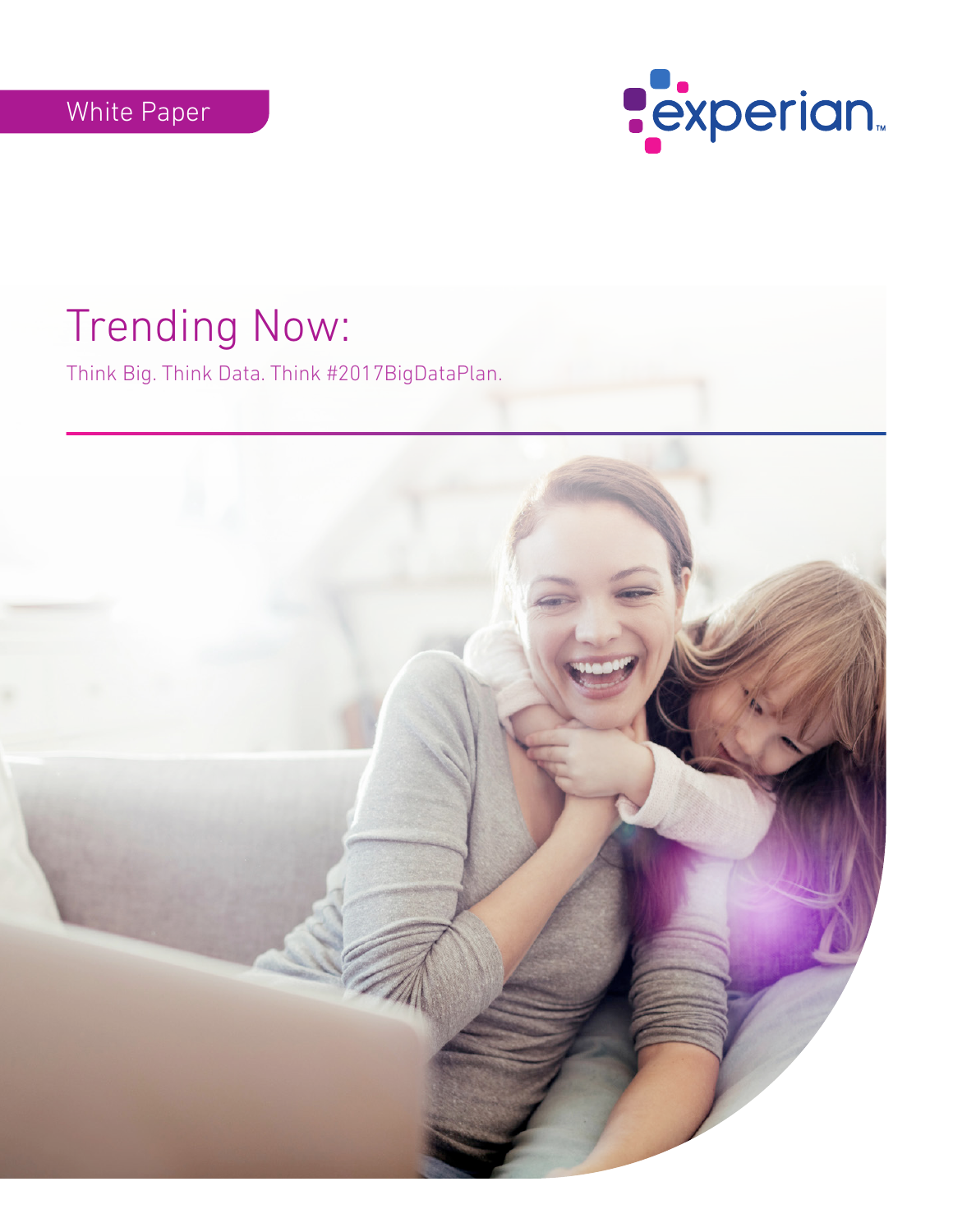#### White paper Trending Now: Think Big. Think Data. Think #2017BigDataPlan.

Data scientist – perhaps the trendiest buzzword in today's business environment. The way they are able to dissect data and produce actionable insights is unfathomable. It's also necessary. But chances are, your job title doesn't fall under the data scientist category. More than likely, you work in marketing, customer service, finance or even run the whole operation. Regardless of whether data is in your title, it's 2017, and we are all responsible for leveraging data to make smarter business decisions and improve our customers' experience.

It's never too early or too late to work on your "2017 Big Data Plan." Think of it as New Year's resolution. But one you'll actually set out to finish. And at the end of it, you can vastly improve the return on any investment. A detailed data plan enables you to remove opinion and only focus on the facts.

### "Your opinion, although interesting, is irrelevant."

- [Pragmatic Marketing](http://pragmaticmarketing.com/resources/maybe-your-opinion-is-relevant)

Data can come into play at any moment. A good example is two recent experiences I had with online orders.

First, a little about me as a consumer. I have a baby that is less than a year old. From a data perspective, that tells you two things about me:

- I am spending a [ridiculous amount](http://bloomreach.com/2016/03/lessons-from-digital-moms/) of money on a member of the household whose needs and sizes change, what feels like, daily.
- I shop [online](http://www.bigspaceship.com/marketing-to-moms/). If you have ever brought a 9-month-old to the store, you understand how living in the age of online shopping can be a glorious thing.

As a result, there is something arriving on my front porch for the baby a couple of times a week. Most of the time the transactions are seamless; I pay for goods, they arrive, we consume. But not always.

This week I had two orders: one from a major big box store, and another from a small business across the country. Both included items that were slightly different than what I ordered. So what happened when I contacted both of these merchants?

- **•** The big box store went over the top. They shipped out a replacement immediately, told me to keep or donate the original item (a box of diapers) and sent me a \$10 gift card. Total value to me was a \$50 gain for their mistake.
- **•**The small business did not do as well. They apologized very nicely, offered a full refund, but told me I needed to pay for return shipping. The item was small, so the estimate was \$2.60.

Opinions of who did a better job at customer service are irrelevant. When you think about this scenario at scale, the bigger question is, "Is there data to tell us who did a better job?" Is the cost of going "over-the-top" efficient for a business or wasteful?

Clearly, majority consensus would be the big box store went above and beyond to earn my loyalty. But as a data professional, did the big box store really need to deliver \$50 of additional value for their small mistake? Truthfully, I would've been happy with just the gift card.

As someone who works and talks about data every day, my curiosity peaked. I immediately called a colleague who has worked on complex analysis for the last 30 years for hundreds of big brands. I asked him if any clients have evaluated the ideal value (refunds, gift cards, paying for shipping, etc.) for making things right with a customer after an order error in relation to the order size or customer information. Unfortunately none.



That's the trouble with Big Data. Brands have it, but it's just too big.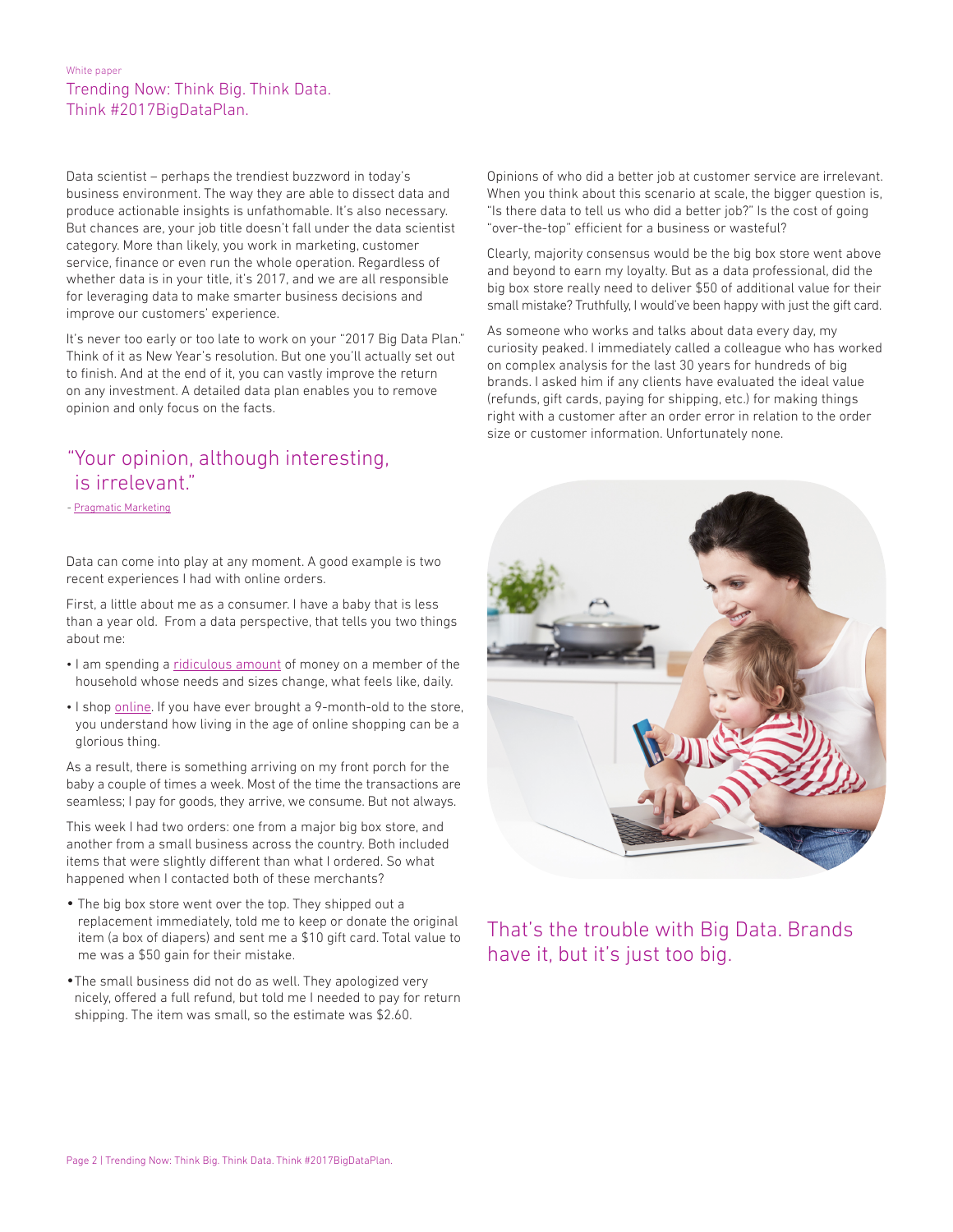#### My Big Data Plan: Correcting a poor purchase experience efficiently

To effectively evaluate the costs and revenue associated with a customer service interaction a brand would need to collect a great deal of internal data:

- The original transaction details
- The cost of the "make-good" (product costs, shipping, etc.)
- The cost to maintain the program (your staff responding to the chat, email, social media engagement)
- Any survey results associated with the performance of the program
- The customer's prior purchase behavior
- The customer's purchase behavior for a post-period
- Any additional third-party data that can round out what you know about the customer (ex: 'New Mom')

Unfortunately, even in the age of Big Data, not all data will be available for analysis. As data-driven professionals, we have to identify data gaps in order to determine if they will be showstoppers down the line.

- User level purchase data for manufacturers that don't transact directly with their customers (ex: CPG purchases)
- Social media impact of a negative or positive review (Who posted, who are their friends/followers, and did their friends/followers change their buying behaviors based on what this person shared?)
- Word of mouth impact, similar to the above, occurring in a nondigital format

Some of this data may be available by working with partners or vendors. But pieces will inevitably be missing from your big picture that will need to be filled with educated assumptions in order to move forward with analysis.

#### Developing your 2017 Big Data Plan

Answering a straightforward question takes a great deal of data from a variety of sources, and a great deal of planning. And not all questions are worth the time and expense to answer them. That is where careful planning will put you ahead of the competition.

#### Step #1: Start a List

Start a list of decisions you are making based on opinions rather than data. This list will vary greatly based on job responsibilities and field. During the brainstorming phase, there is no decision too silly or mundane to include on the list. Ideally, you have the wall space to post a running list for at least several weeks in order to continually add items.

#### Step #2: Rank based on value

Assign a number and rank all the decisions from the list in terms of value to the business. Remember to factor in work hours as a cost to the business. Your time and the time of your employees are often the most expensive factor. An easy calculation to determine how much one hour of work costs per employee:



#### Quick employee costs calculation:

Salary or annual earnings x 1.3 (to account for benefits and additional employment cost) / 2000 (the average # of hours worked annually) = The cost of that employee per one hour

Depending on the particular problem you are looking to solve, you may want to include opportunity costs as well.

#### Step #3: Outline data requirements

Pick your top 3-5 most valuable decisions to the business, and map out the basic data points needed in order to inform analysis. Next to each field, attempt to identify a source of the data. Hopefully the data is easily accessible, ideally from your own team. Most likely you will need to coordinate with other teams, if not other companies to access the required data. This could be an excellent opportunity to work across lines internally. But with increased effort and time, come additional costs.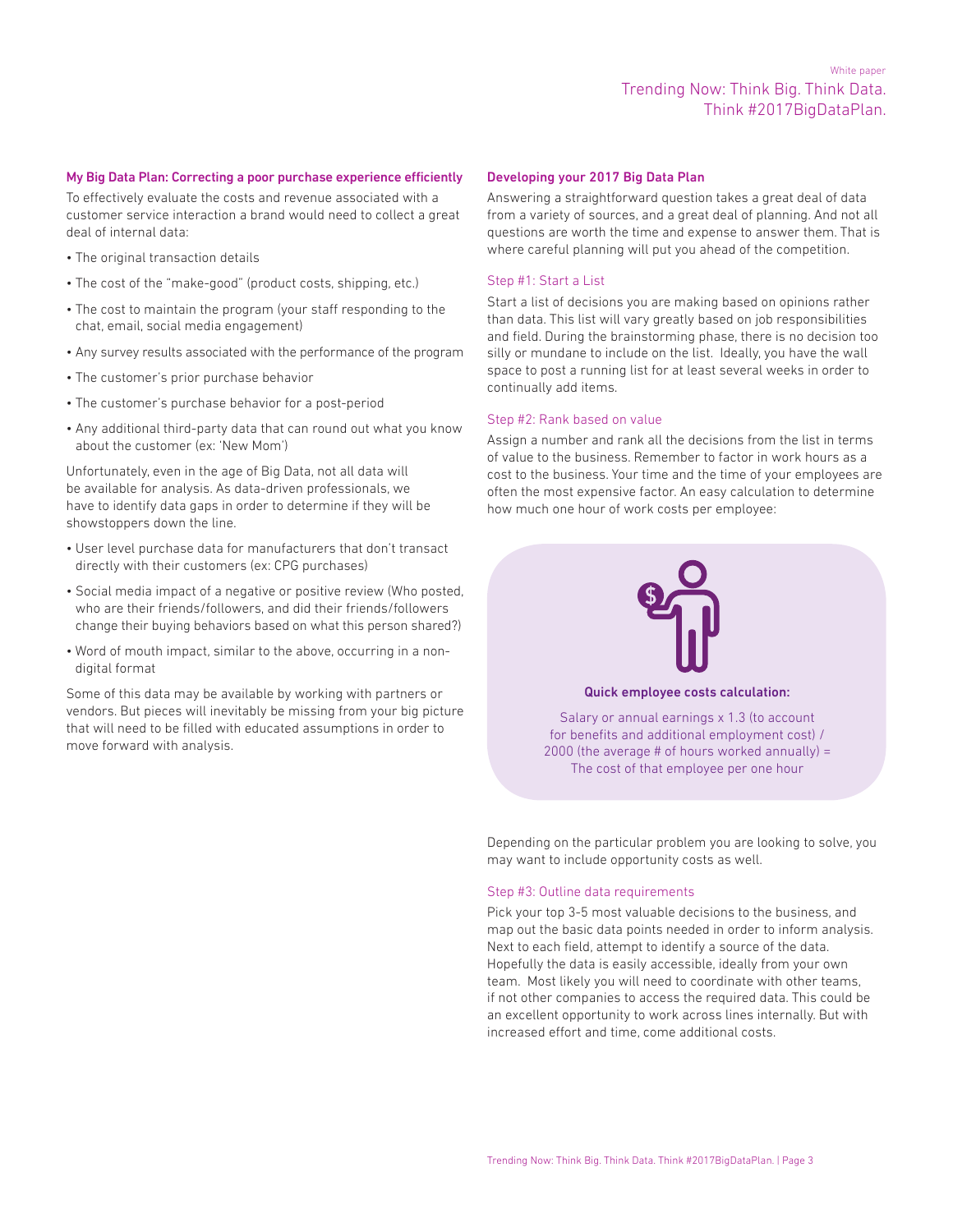#### White paper

#### Trending Now: Think Big. Think Data. Think #2017BigDataPlan.

#### Step #4: Identify your data gaps



Using your review of the data fields required, identify the gaps in data that need to be filled. You will need to determine if those gaps are too significant in order to continue, or if they can be filled by seeking out a vendor relationship, or making an educated guess to continue in the analysis.

*Example: With the customer service question posed above, one gap identified is the social media impact of a negative or positive experience.* 

- **•** Based on data that exists in terms of the impact of social media, I can conclude that out of every X customer service complaints, X% of consumers will post about their experience if it was negative and X% if it was positive.
- **•** Based on the survey ratings for my company, I know that X% of the customer service engagements ended positively, so can assume that X% will post positive feedback on my company, and X% will post negative feedback.
- **•** Based on the impact of social media, I can assume that those messages will be read by X friends and followers on average. Based on the impact of social media on purchase behavior I can assume a \$X gain for each positive experience and a -\$X for each negative customer service experience.

Although I don't have the exact data available to answer definitively, I have enough outside analysis to form a hypothesis in order to keep moving. This gap identified is not enough for me to remove this decision from my list at this point.

#### Step #5: Build your 2017 Big Data plan

Hopefully your list started with 20+ business decisions that could benefit from a data-driven approach and reduced that list to 3-5 based on business impact, and at least a couple were removed based on data gaps you identified. Build the plan framework based on what has worked well for you and your team in the past. Make sure to identify:

- The data sources and key contacts to acquire the data
- The date range for the data required
- The exact fields required (over communication is best assumptions can lead to delays and pulling data multiple times)
- The data gaps and required information to fill them (outside vendors, approximate cost, etc.)
- Accountable team members for each step including conducting the actual analysis
- A detailed timeline to collecting the data and conducting the analysis

The beauty of data is its scientific nature. There's no guess work needed. Data helps answer the questions to problems that can directly impact campaign performance and affect the bottom line. But just because it's scientific in nature, doesn't mean you need to be a scientist to leverage its true value. All you need is the desire to learn and ask the right questions and prioritizing your business's needs can set you up to think big. To think data.



Data sources and key contacts





Educated estimates to fill data gaps



Date range for analysis Detailed timeline for data

collection and analysis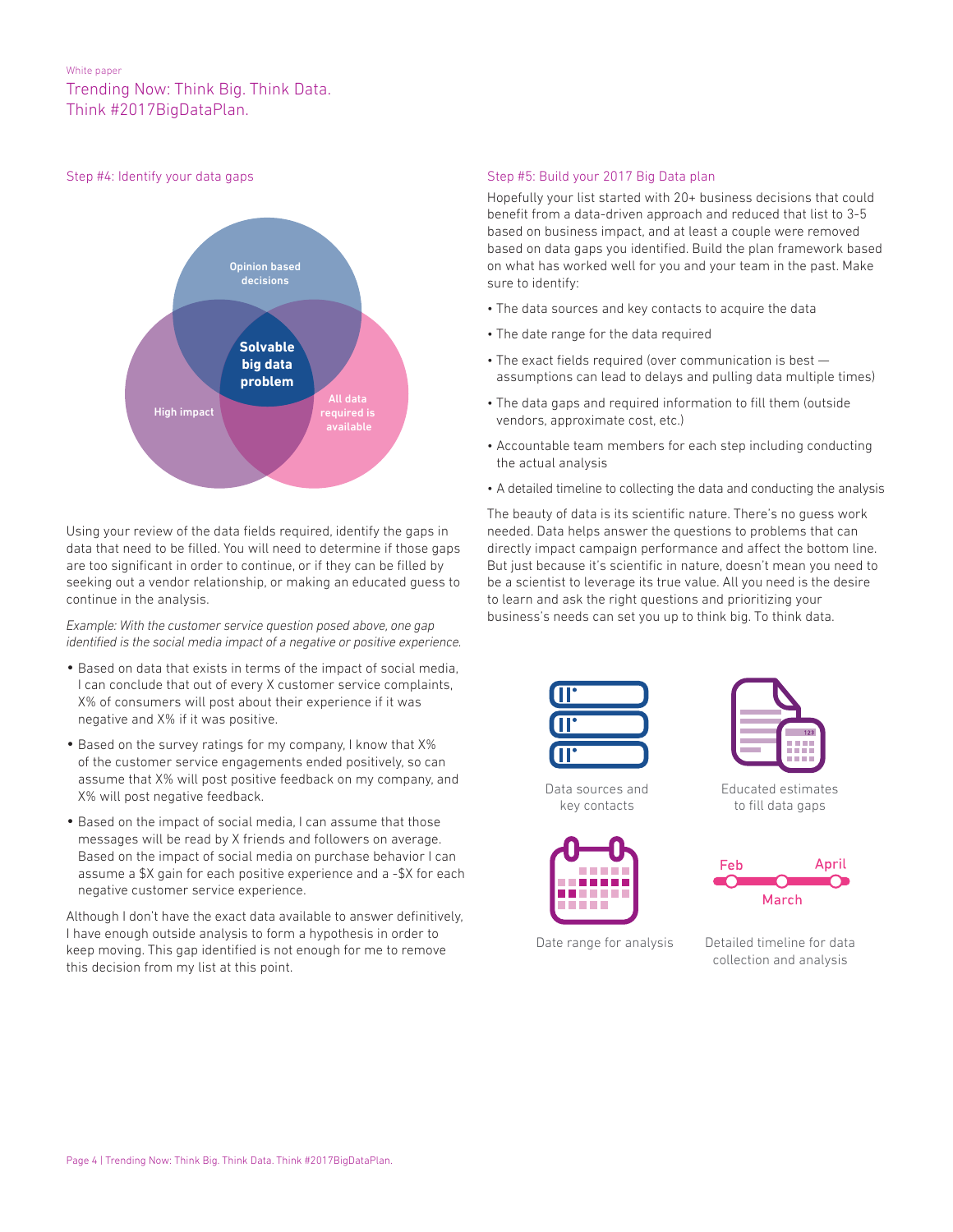## Five Steps to a #2017BigDataPlan





Lindsey Harju is a Senior Product Manager at Experian Marketing Services and serves as lead for multiple digital solutions including OmniActivation<sup>™</sup>, a cross-channel addressable advertising solution, and Audience Engine, a self-serve Audience Management Platform. Throughout her diverse career in dynamic ads, closed-loop analysis, and addressable targeting, Lindsey's passion has been solving complex problems in the most efficient way possible. She was awarded Experian Marketing Services Idea of the Year in 2015 and Launch of the Year in 2016. Prior to Experian, Lindsey led the Pharma Direct product at Yahoo!, working with advertisers constructing addressable targeting strategies. Lindsey earned her B.S. in Marketing from the University of Illinois at Chicago.